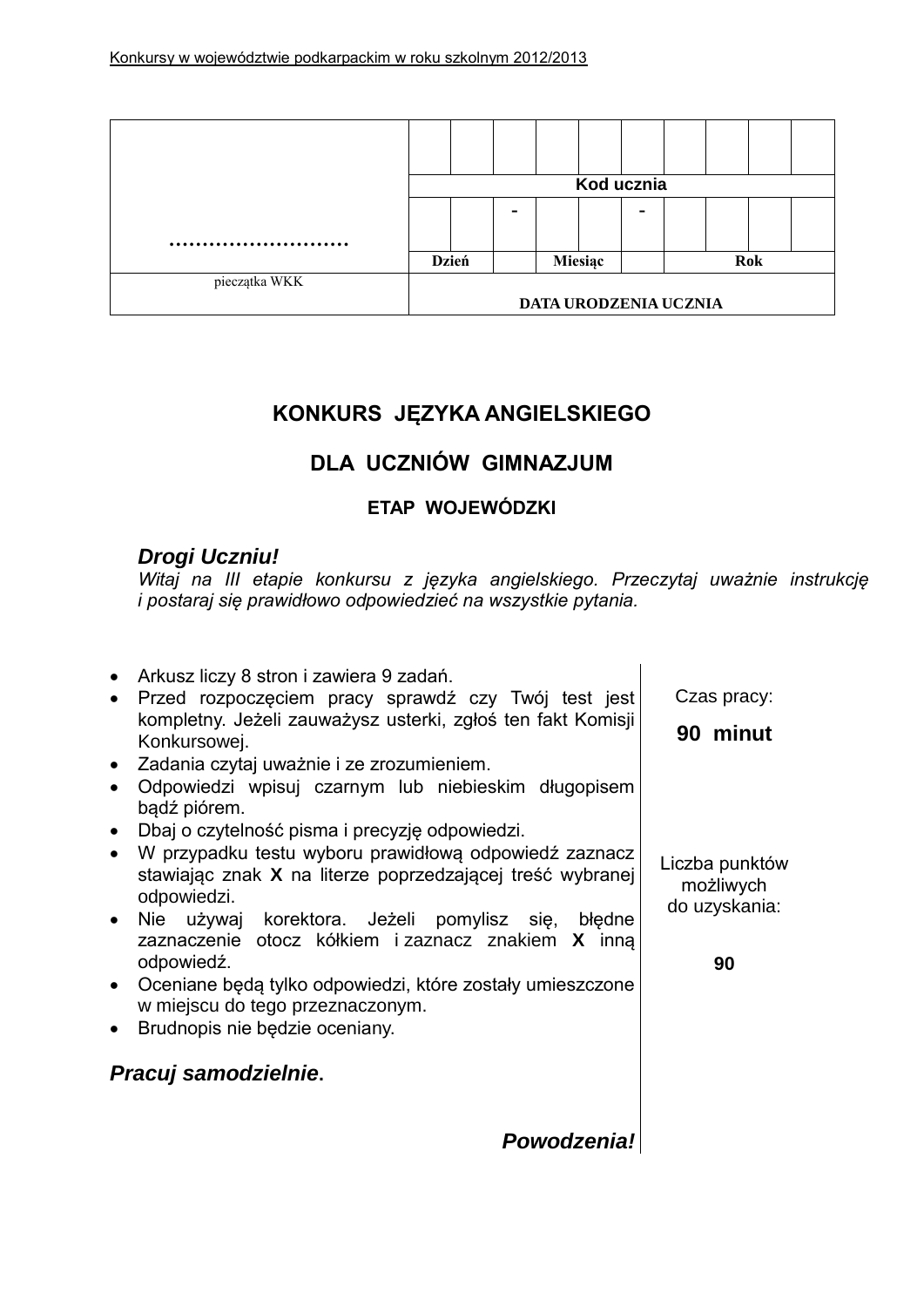**Zadanie 1.** Wybierz odpowiednie słowo i zakreśl właściwą odpowiedź A,B,C, lub D z podanych poniżej i uzupełnij luki w tekście.(0-16 punktów)

#### **A FAMOUS SPORTSMAN**

You have probably never heard of Charles Burgess Fry but in the (1)...............years

of this century, he was the most famous man in England. He became famous while (2).......at university, mainly on (3).......of his achievements in sport. He was, at the same time, captain of the university football,cricket and athletics teams and (4).......the world record for the long jump. He was also a (5).......sports journalist. He was so famous that letters addressed to "Mr Fry, Oxford" were (6)........to him without any difficulty. His college, (7)......it had quite a different name, was (8).......as "Fry's College".

Some people have (9).......Fry's sporting achievements. They (10)........out that he lived at a time when standards were quite (11)......and it was much easier to (12)......well in severalsports. It is certainly true that athletes of that time did not have the totally dedicated (13).....of modern athletes. However, it is only (14)......to judge him(15)......the standards of his own time. There is no doubt that he had extraordinary skill (16)........with an ability to write about

sport with style and intelligence.

| 1. A. primary    | B. early               | C. beginning  | D. initial    |
|------------------|------------------------|---------------|---------------|
| 2. A. still      | B.yet                  | C. then       | D.already     |
| 3. A. case       | B. account             | C. view       | D. regard     |
| 4. A. held       | B. did                 | C. made       | D. reached    |
| 5. A. common     | B. usual               | C. normal     | D. popular    |
| 6. A. posted     | <b>B.</b> diverted     | C. delivered  | D. carried    |
| 7. A. despite    | B. although            | C. however    | D. otherwise  |
| 8. A. referred   | B. named               | C. called     | D. known      |
| 9. A. complained | <b>B.</b> contradicted | C. criticised | D. contrasted |
| 10. A. point     | B. give                | C. put        | D. speak      |
| 11. A. bad       | <b>B.</b> small        | C. low        | D. weak       |
| 12. A. make      | B. be                  | C. go         | D. do         |
| 13. A. approach  | B. style               | C. method     | D. skill      |
| 14. A. balanced  | <b>B.</b> rational     | C. fair       | D. precise    |
| 15. A. for       | B. by                  | C. as         | D. with       |
| 16. A. attached  | B. combined            | C. connected  | D. related    |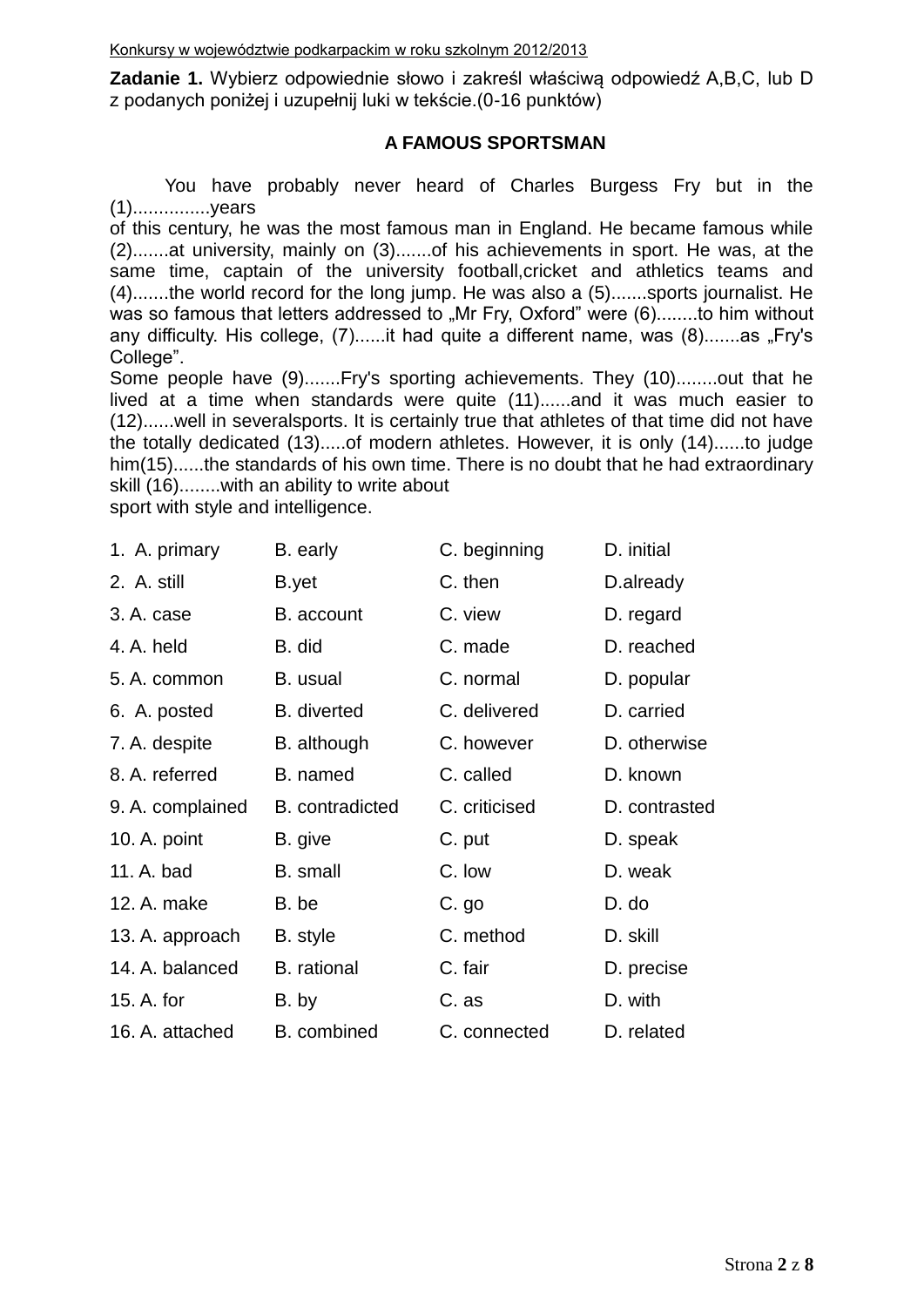**Zadanie 2.** Przeczytaj poniższy tekst i przyporządkuj częściom **2.1-2.5** tytuły oznaczone **A.-F**. Jeden z tytułów nie pasuje do żadnej części. Wpisz odpowiednie litery w kratki. (0-5 punktów)

**2.1** The place where people meet socially in England is a pub. A typical English pub is one of the most wonderful places on the Earth. When you go through the door, you enter a totally different world.

**2.2** Comfortable, pleasantly-looking furniture, including sofas as well as armchairs, woollen, patterned carpets everywhere, a great range of delicious drinks and snacks and- first of all- people who make the atmosphere of the place unique.

**2.3** Englishmen spend there a lot of their free time. While drinking bee, whisky, or simply soft drinks they chat with others, play darts or pool. An English pub is really a good choice of place for having some fun.

**2.4** You can not only relax there and drink some pints of delicious British ale or bitter, but also you can pick up some colloquial phrases and expressions that you would never learn on a language course.

**2.5** Pubs throughout England are open from 11 a.m. till 11 p.m., however, Englishmen themselves are not satisfied with it. This custom has its origin in the times of the First World War and since then it has become a tradition, which you are not allowed to change.

Adapted from *Country of Mysteries and Suprises,* A.Adamczyk, The Teacher, 8/9 2003

#### **A.** ENTERTAINMENT

#### **B.** GETTING TO KNOW ENGLISH

#### **C**. MOST DELICIOUS DRINKS ON EARTH

#### **D.** TWELVE HOURS IS NOT ENOUGH

#### **E**. THE BEST PLACE TO MEET FRIENDS

#### **F.** THE LOOK INSIDE

| 2.1 | $\begin{array}{ccc} & 2.2 \end{array}$ | 2.3<br>and the property | 2.4<br><b>Contract Contract</b> | 2.5 |
|-----|----------------------------------------|-------------------------|---------------------------------|-----|
|     |                                        |                         |                                 |     |

**Zadanie 3.** Uzupełnij poniższy tekst, wpisując po jednym wyrazie w każde wolne miejsce, tak aby otrzymać logiczny i gramatycznie poprawny tekst. Wymagana jest pełna poprawność ortograficzna wpisywanych wyrazów. (0-6 punktów)

#### *Queen Mum is Dead*

Queen Elizabeth, the Queen Mother, (1)\_\_\_\_\_\_\_\_\_\_\_\_\_\_\_\_in her sleep on 30<sup>th</sup>, March. The entire British Royal Family and dignitaries from all (2)\_\_\_\_\_\_\_\_\_\_\_\_\_the world attended her funeral on  $9<sup>th</sup>$ , April. In a moving tribute to his grandmother Prince Charles said, "She seemed gloriously unstoppable, and ever (3)\_\_\_\_\_\_\_\_\_\_\_\_\_\_\_\_\_\_ was a child I adored her."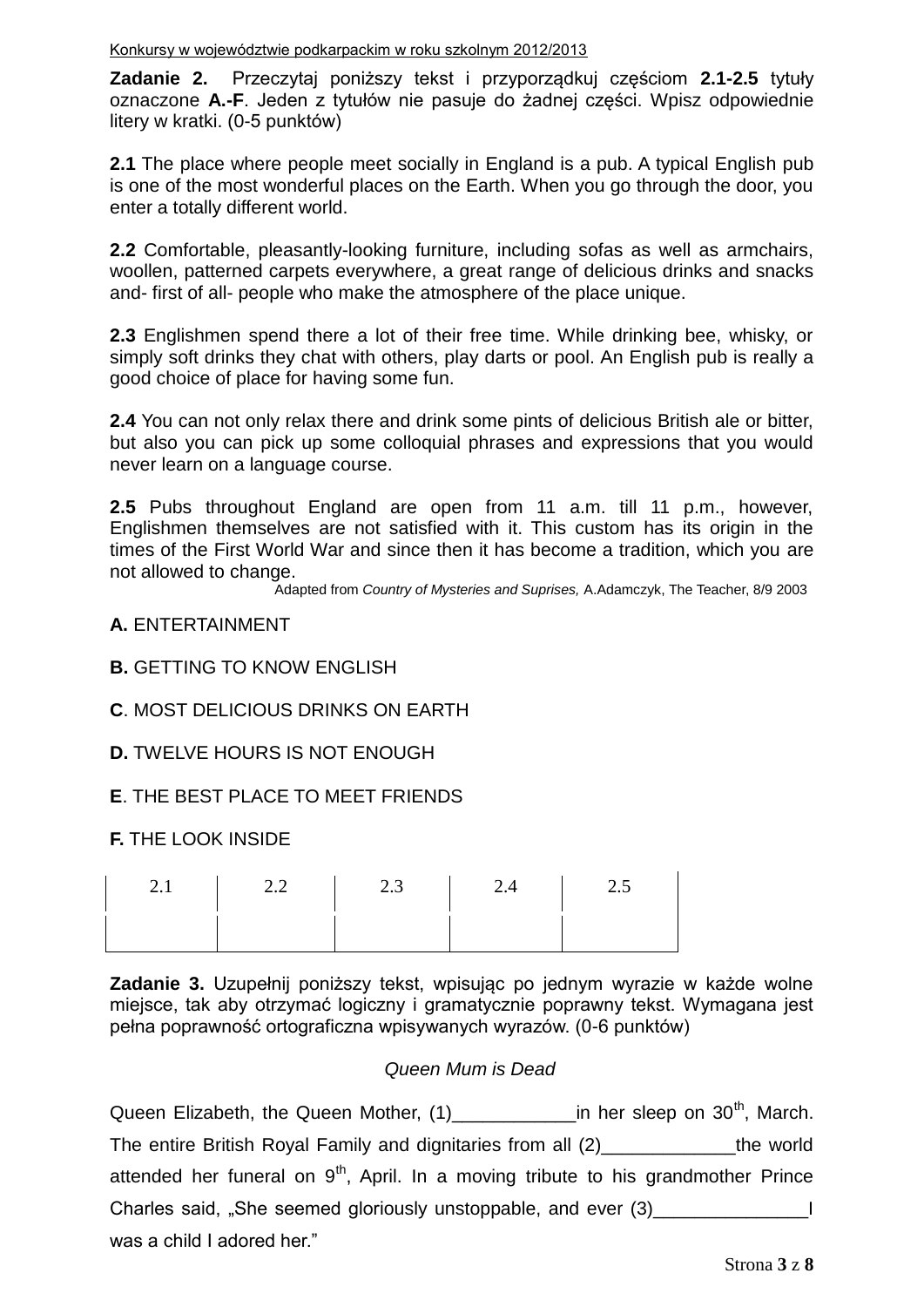Konkursy w województwie podkarpackim w roku szkolnym 2012/2013

The Queen Mother was born in London on August  $4<sup>th</sup>$ , 1890. She married the Duke of York, later to (4)\_\_\_\_\_\_\_\_\_\_\_\_\_\_\_\_King George VI, in 1923. She is best remembered (5)\_\_\_\_\_\_\_\_\_\_\_\_\_ her refusal to leave London during World War II, even after Buckingham Palace was bombed nine (6) \_\_\_\_\_\_\_\_\_\_\_\_\_\_\_in 1941.

*Abridged from The World of English, no.2, 2002*

**Zadanie 4.** Wstaw słowa z ramki w odpowiednią część tabelki, w zależności od tego, do jakiej grupy należą nazywane przez nie organizmy. W każdej grupie powinno znaleźć się **osiem wyrazów**. (0-24 punktów)

cactus fir rose salmon bee swan seaweed squid owl peacock marigold ladybird palm human lily shark parrot squirrel crab seagull bamboo lobster tulip orchid trout butterfly crow wasp bat snail cedar hedgehog leopard daffodil eagle octopus deer dolphin whale oak penguin oyster mushroom beetle worm ant poppy daisy

Mammals **Birds** 

 $1.$  $2.$  $3.$  2. 4. 4.  $5.$  $6.$ 7. 7. 8. 8.

Insects and invertebrates **Flowers** 

| 1. | 1. |
|----|----|
| 2. | 2. |
| 3. | 3. |
| 4. | 4. |
| 5. | 5. |
| 6. | 6. |
| 7. | 7. |
| 8. | 8. |

#### Trees and other plants Trees and river creatures

 $1.$  1.  $2.$  $3.$   $3.$ 4. 4.  $5.$  $6.$  6. 7. 7.

8. 8.

Strona **4** z **8**

- 
- 
- 
- 
- 
- 
-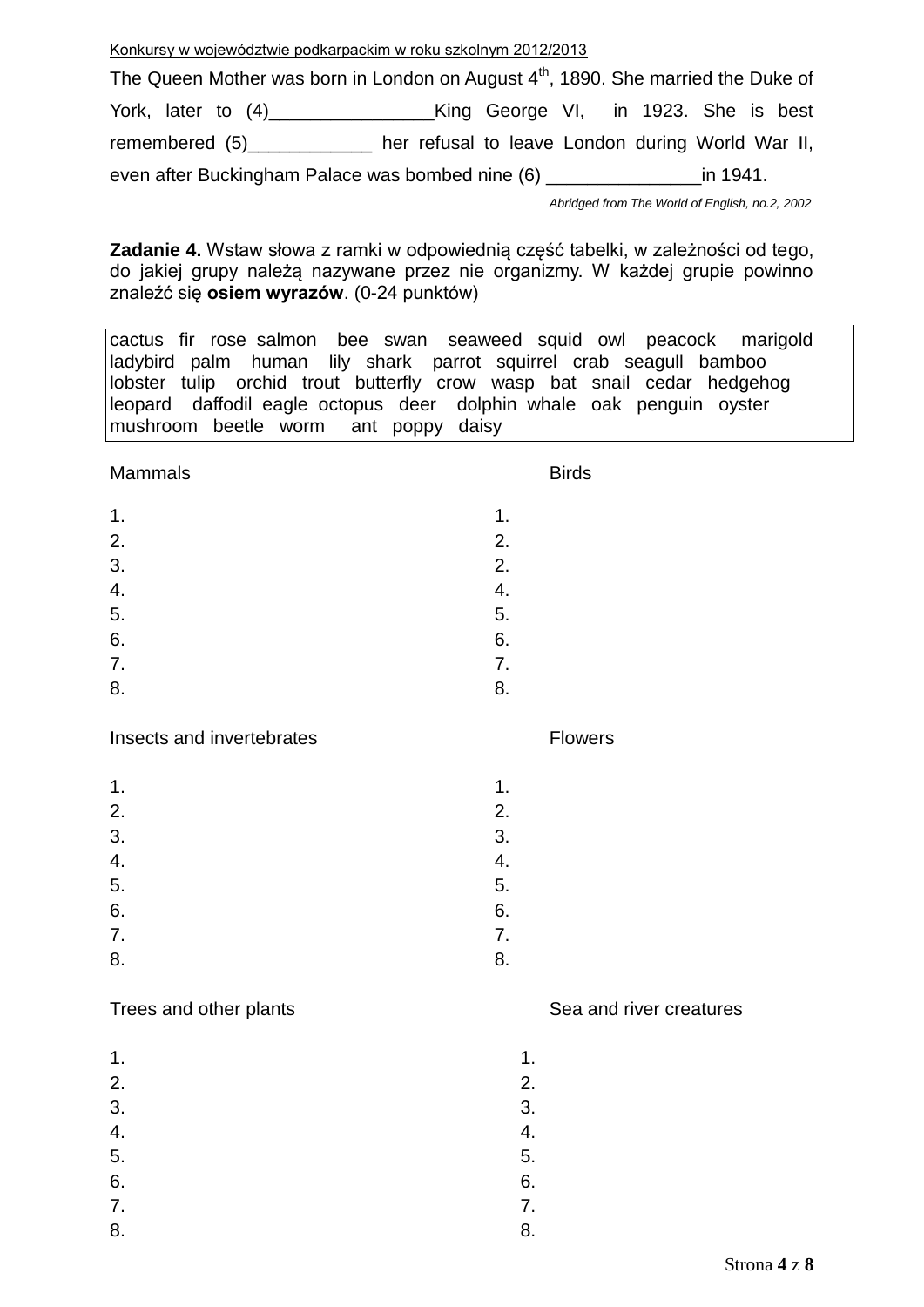**Zadanie 5.** Przekształć zdania, wykorzystując podane elementy, tak żeby znaczenie zdań pozostało nie zmienione. (0-5 punktów)

1. My house is not as large as yours.

Your house\_\_\_\_\_\_\_\_\_\_\_\_\_\_\_\_\_\_\_\_\_\_\_\_\_\_\_\_\_\_\_\_\_\_\_\_\_\_\_\_\_\_\_\_\_\_\_\_\_

2. Nowhere is more expensive than this restaurant.

This restaurant is the  $\blacksquare$ 

3. This film was better than the last one.

The last film was not\_\_\_\_\_\_\_\_\_\_\_\_\_\_\_\_\_\_\_\_\_\_\_\_\_\_\_\_\_\_\_\_\_\_\_\_\_\_\_\_\_\_

4. All the other players on the field were better than Jim.

Jim was the **Lands** and the set of  $\mathbf{L}$ 

5. The second question was easier than the first one.

The first question was **EXECUTE:** 

**Zadanie 6**. Uzupełnij każde zdanie wykorzystując wyraz z podanej listy. Każdy wyraz może być wykorzystany tylko jeden raz. (0-10 punktów)

determined, lively, tolerant, worried, bored, frank, suspicious, cheerful, jealous, patient

- 1. Susan still hasn't got over her cold and I'm a bit
- 2. Tell me exactly what you think of me. I want you to be\_\_\_\_\_\_\_\_\_\_\_\_\_\_\_.
- 3. There's nothing to do in this place. I feel really\_\_\_\_\_\_\_\_\_\_\_\_\_\_\_\_\_\_.
- 4. My parents were very\_\_\_\_\_\_\_\_\_\_\_\_\_\_\_\_, and let me do things they didn't agree with.
- 5. Don't look so unhappy! Try to be a bit more \_\_\_\_\_\_\_\_\_\_\_\_\_\_\_\_\_\_\_\_\_\_\_\_\_\_\_\_\_\_\_\_\_

\_\_\_\_\_\_\_\_\_\_\_\_

- 6. The policeman saw a strange man waiting by the bank and became
- 7. She managed to pass her exams in the end because she was so\_\_\_\_\_\_\_\_\_\_\_\_\_\_\_
- 8. He is full of energy, and new ideas. He's a very\_\_\_\_\_\_\_\_\_\_\_\_\_\_\_\_\_\_\_ person.
- 9. When she saw her boyfriend kissing another girl she felt very the contract of the contract of the contract of the contract of the contract of the contract of the contract of the contract of the contract of the contract of the contract of the contract of the contract of the contr
- 10.You have to do this job slowly and carefully and be very\_\_\_\_\_\_\_\_\_\_\_\_\_\_\_\_\_\_\_\_\_\_\_\_\_\_\_\_\_\_\_\_\_\_.

**Zadanie 7.** Wstaw czasownik w nawiasie w odpowiedniej formie, tak żeby zdania tworzyły logiczną całość. (0-10 punktów)

Last year I (1.have)\_\_\_\_\_\_\_\_\_\_a piece of good luck. One day I (2. work)\_\_\_\_\_\_\_\_in the bank as usual, when (3. get)\_\_\_\_\_\_\_\_\_\_\_a phone call from the football pools company. They (4. tell)\_\_\_\_\_\_\_\_\_\_\_ me I (5 win)\_\_\_\_\_\_\_\_\_\_a large amount of money on the football pools. A few weeks later I (6. decide) \_\_\_\_\_\_\_\_\_\_\_\_\_\_to give up work and buy a house in the country. Now I (7.live)\_\_\_\_\_\_\_\_\_\_\_\_\_in a small village in the west of England. Since I (8. move)  $\overline{\phantom{a}}$  to the country I (9. learn)\_\_\_\_\_\_\_\_\_\_\_\_\_a lot about wild animals and flowers. I (10. not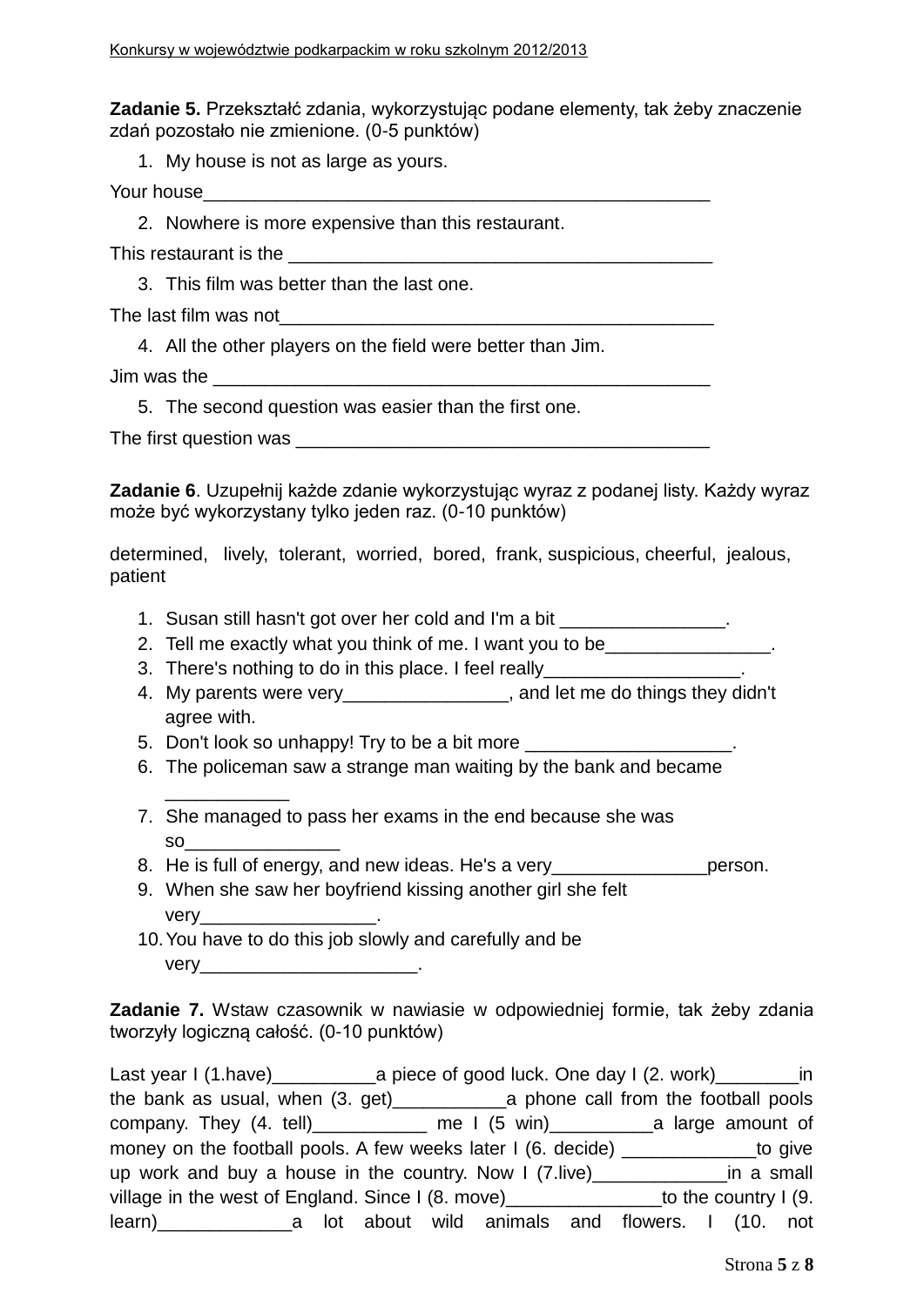Konkursy w województwie podkarpackim w roku szkolnym 2012/2013

have) have have have time for that kind of thing when I lived in London.

**Zadanie 8.** Odpowiedz na pytania w języku angielskim. (0-6 punktów)

- 1. What is a kilt?
- 2. What is Eton and where is it?
- 3. What does IRA mean and what is it?
- 4. What is the Union Jack?
- 5. What is the difference between the United Kingdom and Great Britain?
- 6. What is the other name for Northern Ireland?

**Zadanie 9.** Przeczytaj ogłoszenie, następnie wykorzystaj plan oraz notatki do napisania listu do Compton's Coach Tours, prosząc o informację dotyczącą wycieczki. (0-8 punktów)

#### **Special Offer from the Daily Post! A weekend in London for only £ 300!**

(Friday 16th-Sunday 18<sup>th</sup>, August)

### **PRICE INCLUDES:**

- $\uparrow$  transport to and from London (what time/ leave Ragnor?)
- $\triangle$  2 nights' accommodation in a 5-star hotel (where exactly in London?)
- $\triangle$  guided tour of the city (visit Tower of London?)

FOR MORE INFORMATION, CONTACT: Compton's Coach Tours 21 Harbour Street **Ragnor** TEL: (0625) 51369123

#### **PLAN**

Dear Sir/Madam, **Para 1**.- explain why you are writing the letter **Para 2**.- ask your questions **Para 3**.- closing remarks